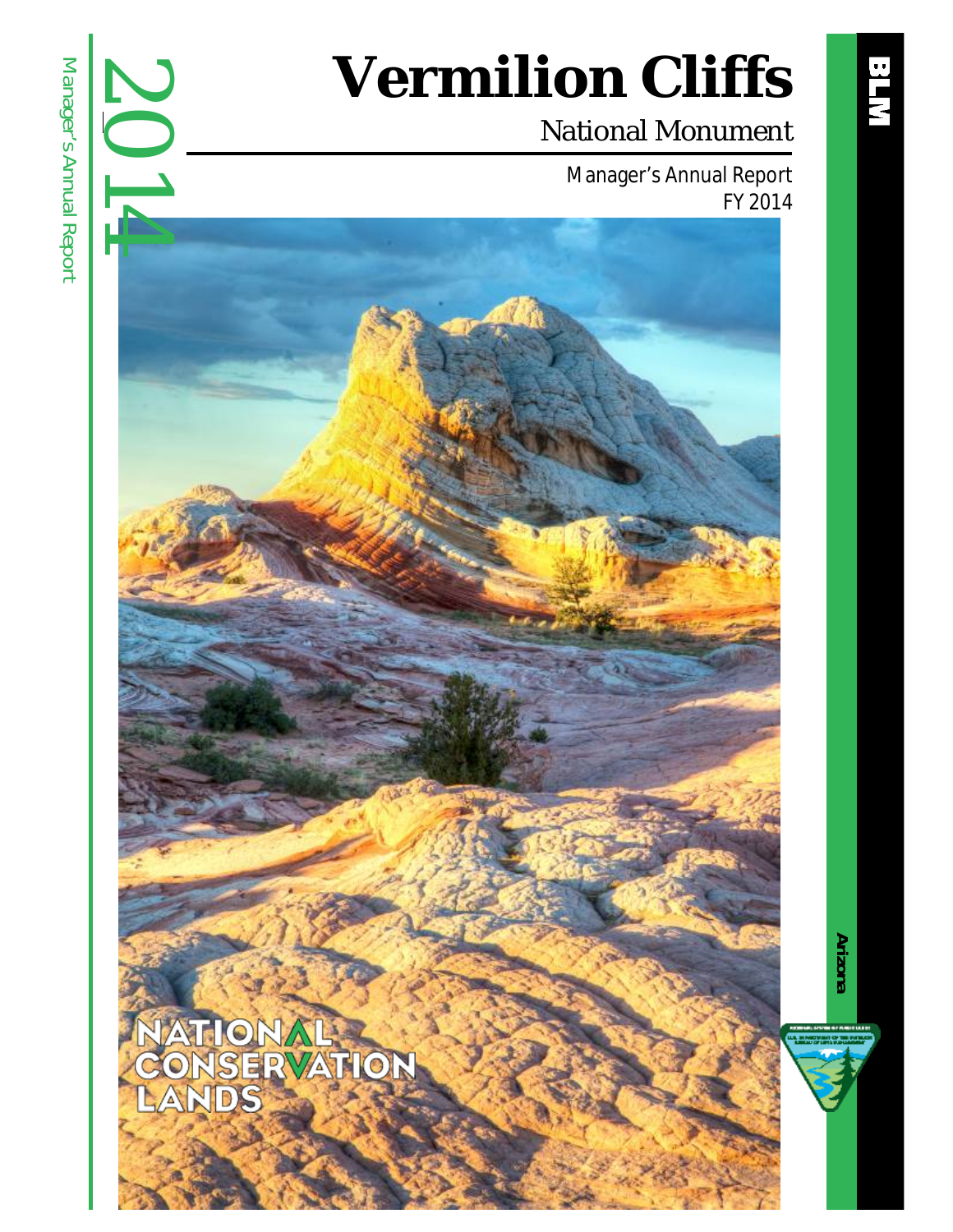## Table of Contents

|                  | <b>Vermilion Cliffs Profile</b>           |    |
|------------------|-------------------------------------------|----|
| $\boldsymbol{2}$ | Planning and NEPA                         | 5  |
| 3                | Year's Projects and Accomplishments       | 6  |
| 4                | Science                                   | 10 |
| $\overline{5}$   | Resources, Objects, Values, and Stressors | 11 |
| 6                | <b>Summary of Performance Measures</b>    | 20 |
|                  | Manager's Letter                          | 21 |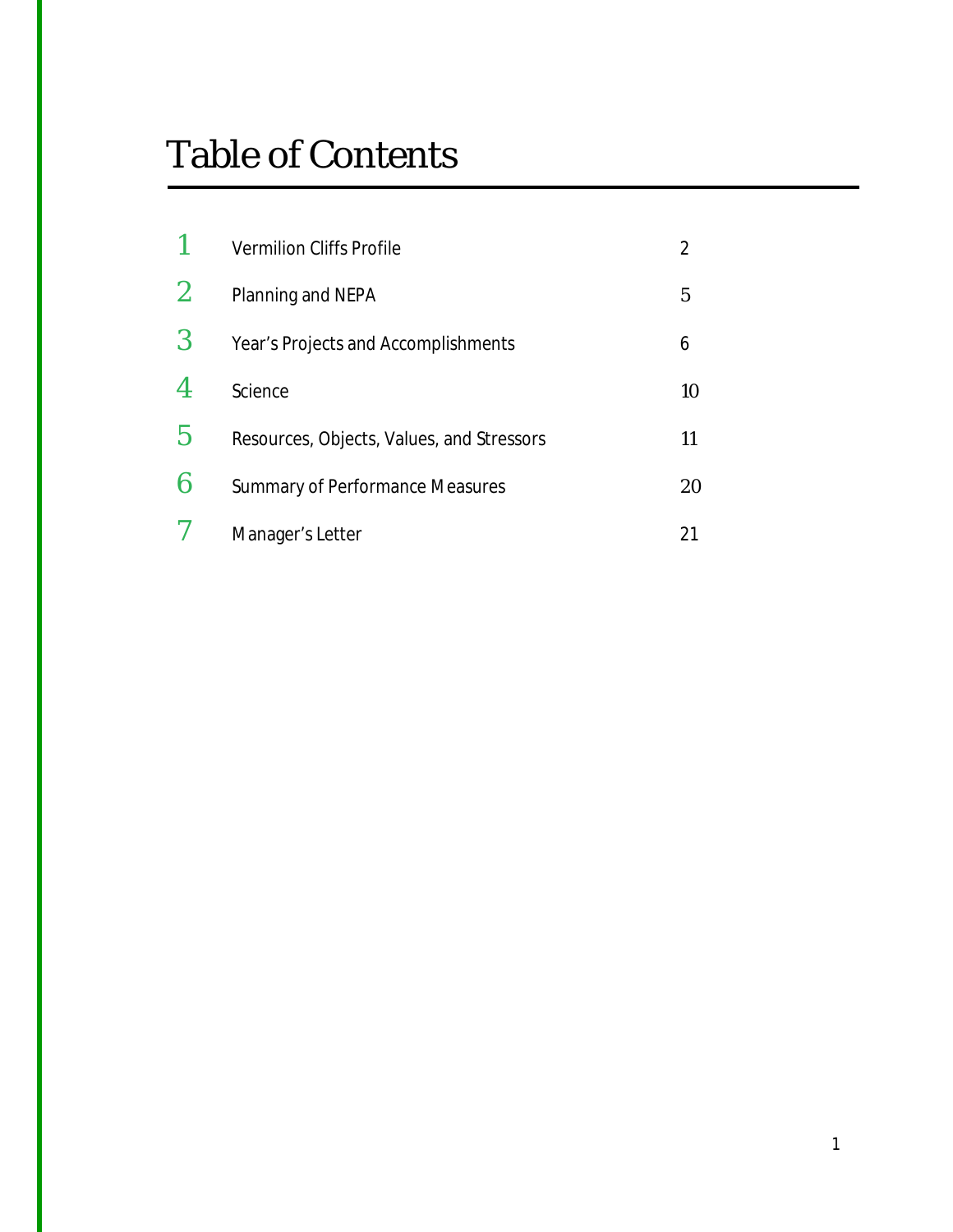## Vermilion Cliffs Profile

### **Designating Authority**

| <b>Designating Authority:</b> | <b>Presidential Proclamation</b> |
|-------------------------------|----------------------------------|
|-------------------------------|----------------------------------|

**Date of Designation:** November 9, 2000

**If other legislation exists that has affected the management of the unit, list it here as well.** N/A

#### **Acreage**

1

| Total Acres in Unit   BLM Acres |         | Other Fed. Acres | I State Acres | <b>Other Acres</b> |
|---------------------------------|---------|------------------|---------------|--------------------|
| 293,687                         | 279,566 |                  | 13,438        | 683 (private)      |
|                                 |         |                  |               |                    |

#### **Contact Information**

| <b>Unit Manager</b> | Phone        | E-mail           | <b>Mailing Address</b>                         |
|---------------------|--------------|------------------|------------------------------------------------|
| Kevin Wright        | 435-688-3241 | kjwright@blm.gov | 345 E Riverside Dr.<br>St. George, UT<br>84790 |

| <b>IField Office</b> | <b>District Office</b> | <b>State Office</b> |
|----------------------|------------------------|---------------------|
| Arizona Strip        | Arizona Strip          | Α7                  |
|                      |                        |                     |

#### **Budget**

| Total FY14 Budget | Subactivity 1711 | Other Subactivities' Other Funding<br><b>Contributions</b> |  |
|-------------------|------------------|------------------------------------------------------------|--|
| 789,359           | 376,009          | 413,350                                                    |  |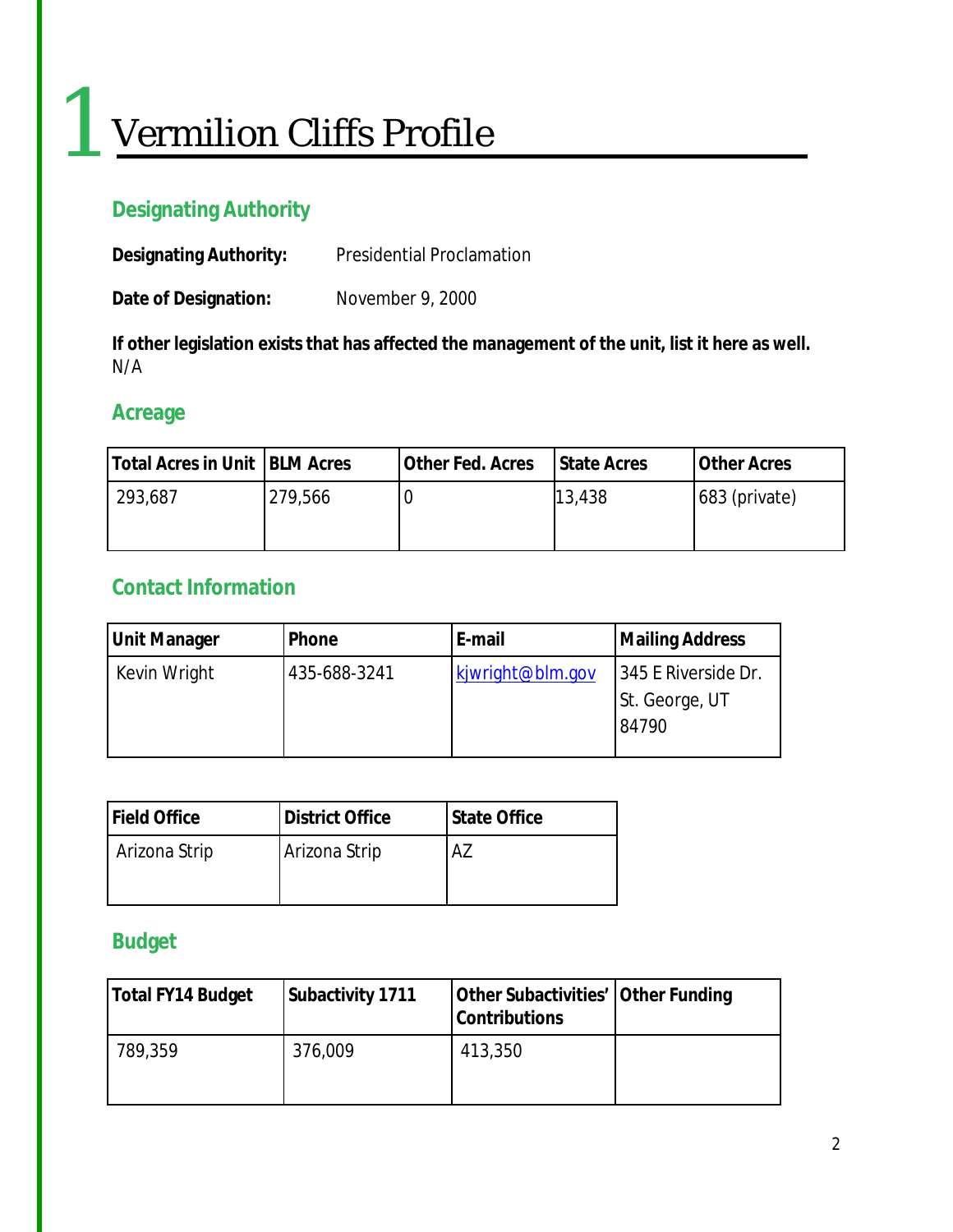

#### **Map of Vermilion Cliffs National Monument**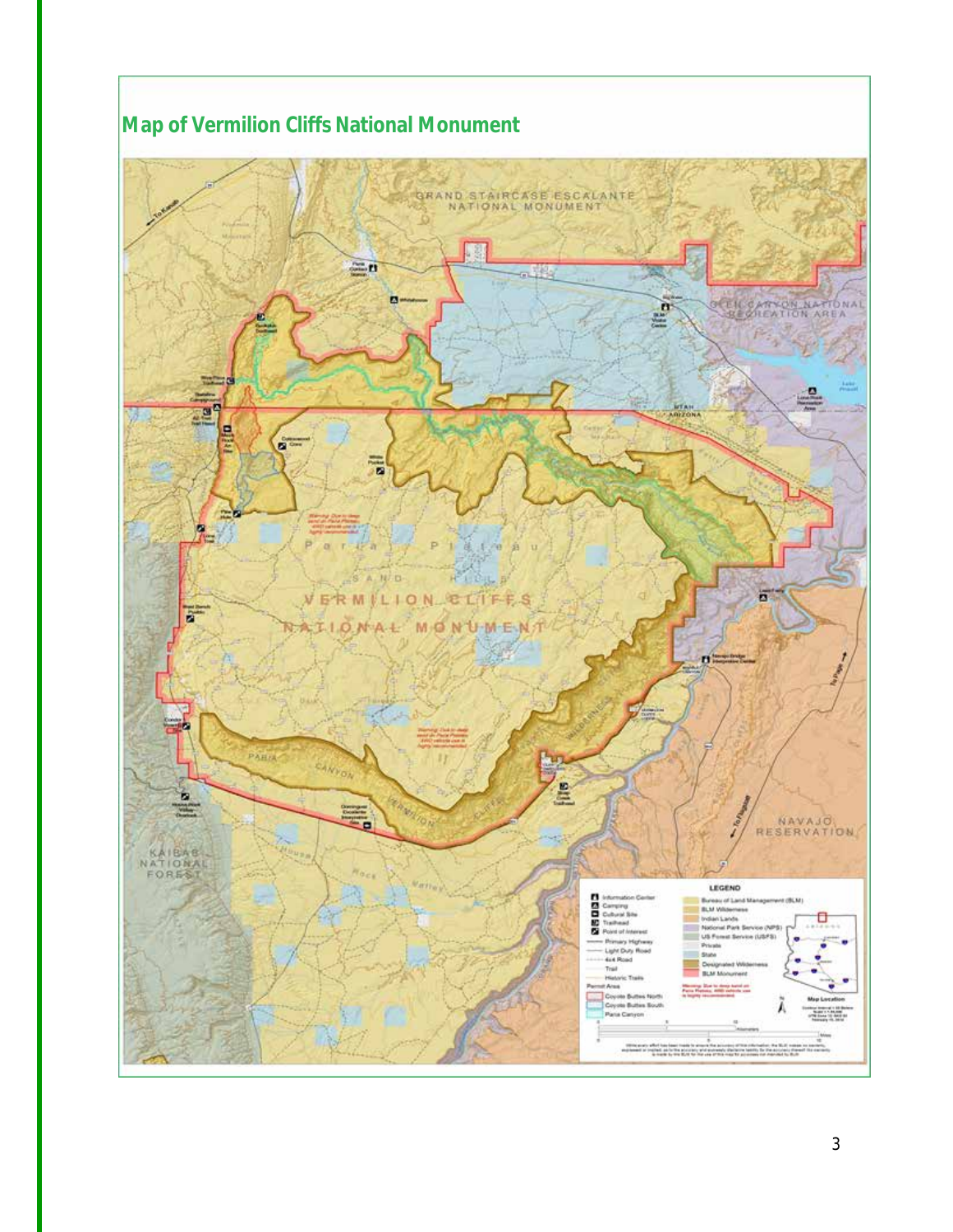#### **Managing Partners**

**If an outside group or a non-BLM agency (like the Park or Forest Service) formally helps to manage the unit, please describe them in this section. If BLM is the sole official manager of the unit, simply enter "N/A." Regular partnerships and partner activities are covered in a later section of this report.**

N/A

#### **Staffing**

**How is the unit's work accomplished? Does it have its own dedicated manager and staff? Does it share staff with another unit, BLM office, or other Federal agency? Summarize the types (e.g., job series) and numbers of staff members. Please include an estimate of the percentage of each staff member's time spent working on the NM or NCA.** 

Vermilion Cliffs National Monument (VCNM) has a dedicated staff of three employees. VCNM employees are an Outdoor Recreation Planner, Recreation Technician, and Rangeland Management Specialist. These employees are based out of the Arizona Strip Field Office located in St. George, UT. VCNM also has a dedicated Law Enforcement Officer based in Kanab, UT.

In FY14, VCNM hired two youth seasonal employees to do route monitoring and install recreation related signs on the monument. The Arizona Strip District received a grant from Arizona State Parks and established an assistance agreement with Southern Utah University's Intergovernmental Internship Cooperative program. The youth employees were hired through that assistance agreement

Monument staff is limited and depends on Arizona Strip Field and District Office staff to accomplish workload measures. This includes support from the following programs: wildlife biology, geology, lands and realty, invasive species, engineering, archaeology, etc.

VCNM also depends on staff through shared positions with the Kanab Field Office and Grand Staircase-Escalante National Monument. These employees aid in the management and administration of the Paria Canyon/Coyote Buttes Special Management Area, which is located on the border of Arizona and Utah within the Paria Canyon-Vermilion Cliffs Wilderness. Shared employees include a Wilderness Ranger, two Visitor Use Assistants, and student interns.

The Dixie Arizona Strip Interpretive Association also contributes a position stationed at the Paria Contact Station. In addition to duties selling merchandise, they aid public visiting the Paria Canyon-Vermilion Cliffs Wilderness with safety and current condition information.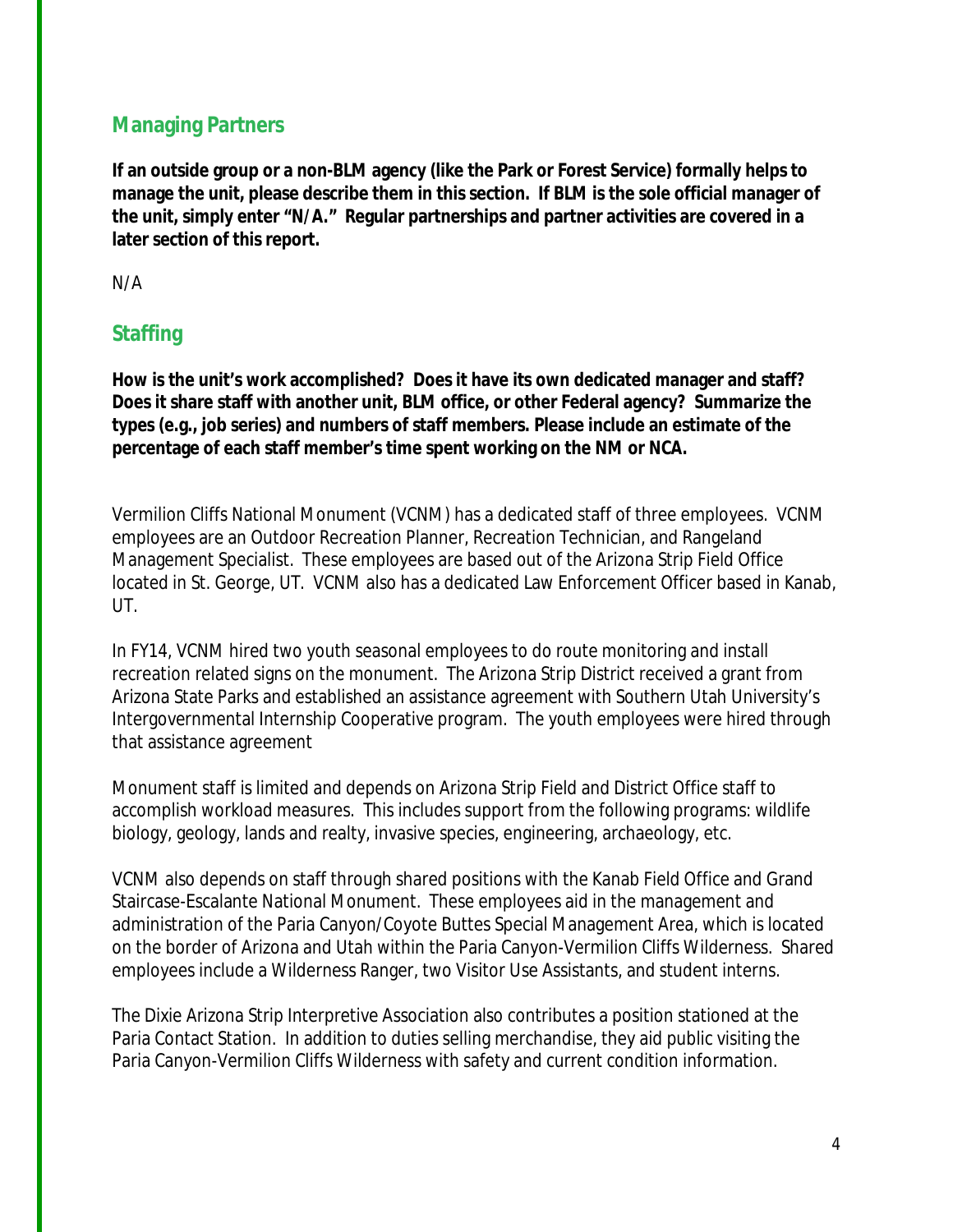## Planning and NEPA 2

#### **Status of RMP**

**Plan type, date of latest milestone, plan status, implementation strategy status, evaluation status, next steps, etc.**

The Resource Management Plan (RMP) for VCNM and associated Record of Decision was signed January 29, 2008. An implementation strategy was completed a year following approval of the RMP. The RMP was evaluated in 2012. It is anticipated that the next RMP evaluation will take place in 2018.

#### **Status of Activity Plans**

**Summarize status or content of activity plans, such as transportation and recreation plans.**

VCNM's Science Plan was finalized in 2014.

VCNM's Travel Management Implementation Plan is in draft form and is expected to be completed in FY2015.

#### **Status of RMP Implementation Strategy**

**Include a summary of the current status of the RMP Implementation Strategy. If it is complete, summarize the key points from the Strategy. Also, explain what the unit did during the fiscal year in terms of accomplishing the goals from the Strategy.**

The RMP Implementation Strategy for VCNM was completed in 2009, one year after the RMP was signed. The strategy followed a four-step process to systematically identify the priority workloads associated with the RMP: 1. Outline the work to implement the RMP; 2. Identify priority projects for the next 3-5 years; 3. Identify the tasks required to complete projects and estimate budget needs; and 4. Develop a communications strategy.

Tasks from the strategy were inputted into an Excel spreadsheet through FY14. The intention was to use the strategy to develop Annual Work Plans and Workload Measures.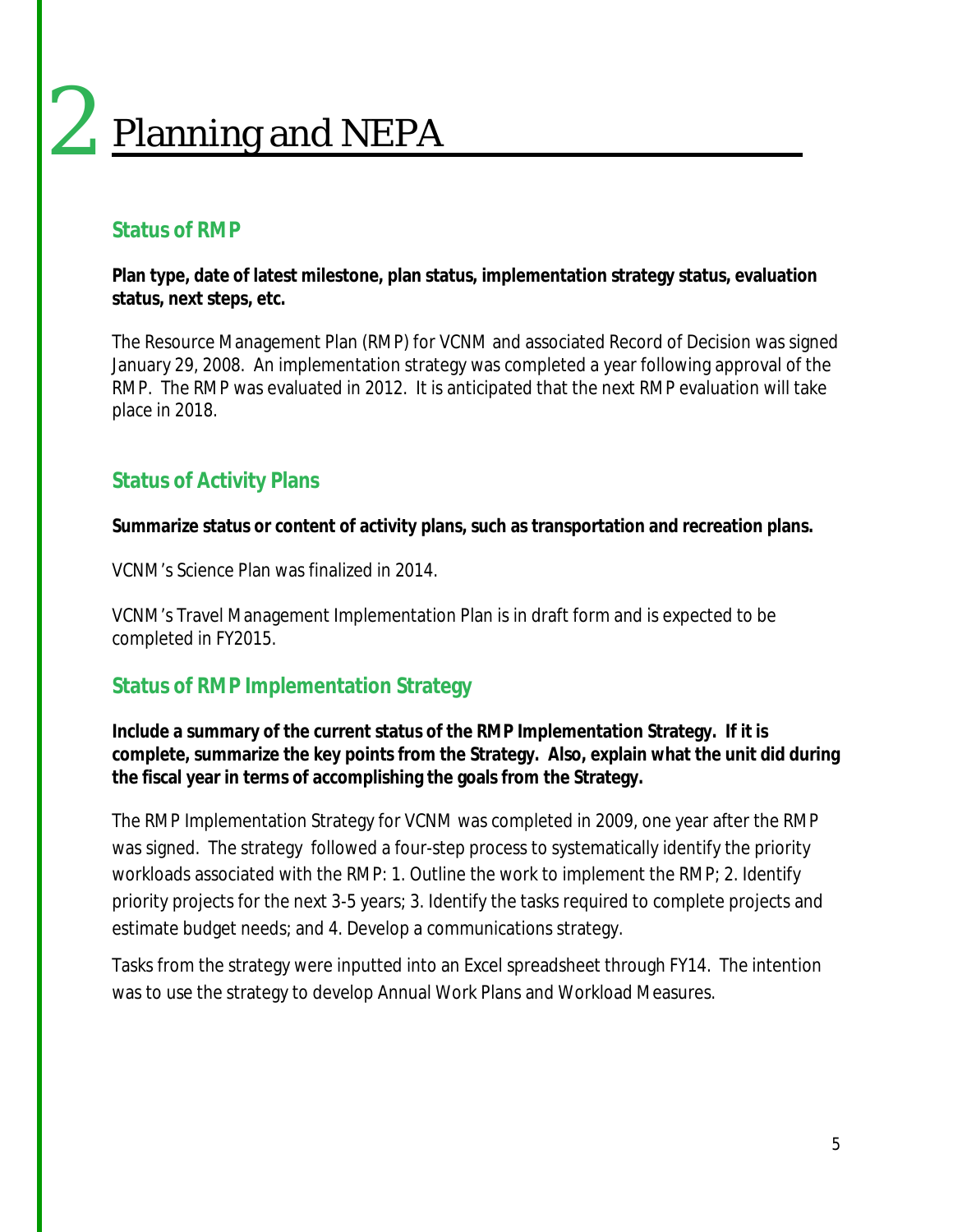#### **Key NEPA Actions and/or Project Authorizations**

**Please describe any NEPA actions or authorizations that affected the unit during the past fiscal year.**

Demand for commercial Special Recreation Permits (SRPs) continues to increase. Three additional commercial special recreation permits were authorized in FY14 for a total of 22 SRPs on VCNM. The new SRPs were authorized for guiding hikers in Coyote Buttes and Paria Canyon.

During FY14, four film permits were issued on VCNM. Three permits were for filming at White Pocket. The other permit was for BBC Scotland's documentary "Earth's Natural Wonders" which will feature California condors.

## Year's Projects and Accomplishments

#### **General Accomplishments**

3

**Examples include: anniversary of designation, exciting work, significant events and activities, accomplishments made in partnership with other programs (including cross-cutting work), etc. Include an estimate of the number of visitors to the unit.**

On September 28, 2014, VCNM, in coordination with Friend of The Cliffs, sponsored a National Public Lands Day event at the Condor Viewing Site. Approximately 150 people attended the event to witness the release of three captive bred California condors. The Dixie/Arizona Strip Interpretive Association (D/ASIA) aided the event by providing the public with information on the BLM and Arizona Strip. Chris Parish (with the Peregrine Fund) provided participants with information and gave educational talks on condors and associated issues. Representatives from the Kaibab Piute Tribe and Bodaway Gap Chapter of the Navajo Nation were also in attendance.

The Paria Canyon-Vermilion Cliffs Wilderness Baseline Monitoring Report was completed in FY14. The report evaluates the four qualities of wilderness character as described in The Wilderness Act of 1964: untrammeled, natural, undeveloped, and solitude or primitive and unconfined recreation. Specific indicators were monitored and documented in order to establish a baseline and evaluate changes in wilderness character over time. It is anticipated that these indicators will be monitored about every five years.

The Science Plan for Vermilion Cliffs National Monument was approved and signed in FY2014. The purpose of the plan is to support conservation, protection, and interpretation of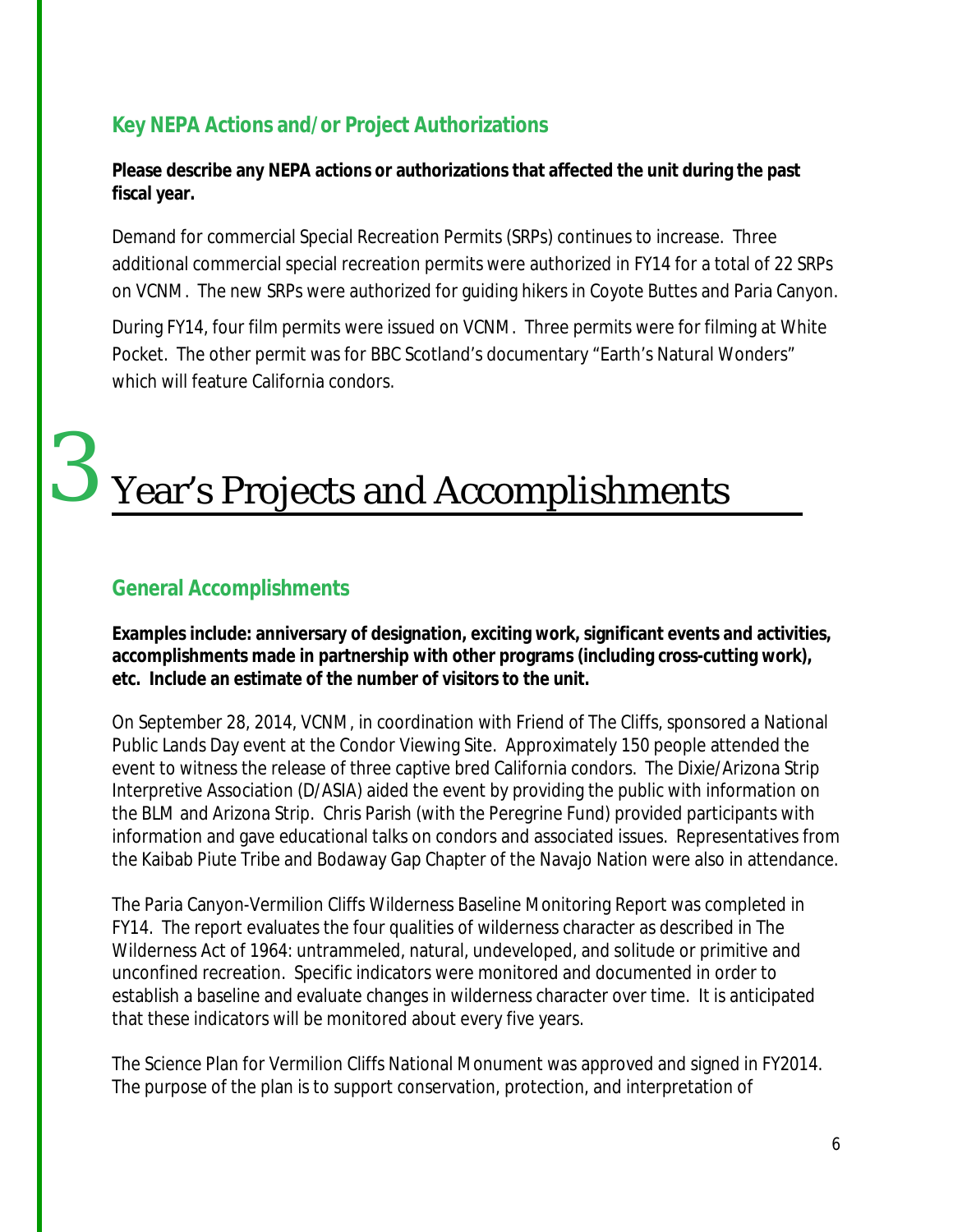monument values and objects identified in the Presidential Proclamation and the RMP. The plan will also encourage science that can inform management decisions related to those monument objects. The plan will make VCNM competitive when seeking internal and external funds for scientific investigations. Some of the major ongoing scientific undertakings by VCNM include the Kane and Two Mile Ranches Applied Research Plan and the California condor reintroduction program.

Total visitation to VCNM in FY14 was 160,500 visitors.

#### **Current Areas of Focus**

#### **What were the major issues during the past year? What is being done to address them? What issues are expected to arise in the next year and what is being done to prepare for them?**

In the summer of 2013, three fatalities occurred in Coyote Buttes due to heat related illness. As a result of these fatalities, a review of visitor safety was undertaken by the Paria Management Team, consisting of specialists and management from VCNM, Kanab Field Office, and Grand Staircase-Escalante National Monument. From that review, the team developed the Paria Safety Action Plan, which was subsequently approved by the Arizona Strip and Color Country District managers and endorsed by the Utah and Arizona BLM state directors. Though the plan didn't make any substantial changes to management of the Paria Canyon-Coyote Buttes Special Management Area, it has brought visitor safety to the forefront while preserving the area's wilderness character. Some of the management actions implemented in FY14 from the Safety Action Plan include:

- New signs were installed at primary trailheads and access points with stronger safety messaging;
- Safety messaging was improved on the Paria-BLM website;
- Informational brochures were translated into five foreign languages;
- An outline to standardize safety messaging for the walk-in lottery orientation for Coyote Buttes North was developed and implemented;
- Greater emphasis on encouraging inexperienced using authorized outfitters and guides;
- A seasonal portable relay station to improve radio coverage in Coyote Buttes was installed. This will improve communications among emergency personnel during Search and Rescue events, and;
- Safety patrols were increased during summer 2014 through the use of existing staff, volunteers, and student interns.

During FY14, VCNM, together with its other partners on the Paria Management Team (Kanab Field Office and Grand Staircase-Escalante National Monument), investigated the possibility of transitioning the online permitting system for the Paria Canyon-Coyote Buttes Special Management Area to a new web-host: Recreation.gov. This is part of a government-wide effort to make Recreation.gov a one-stop shop for the public's recreation needs. The goal with this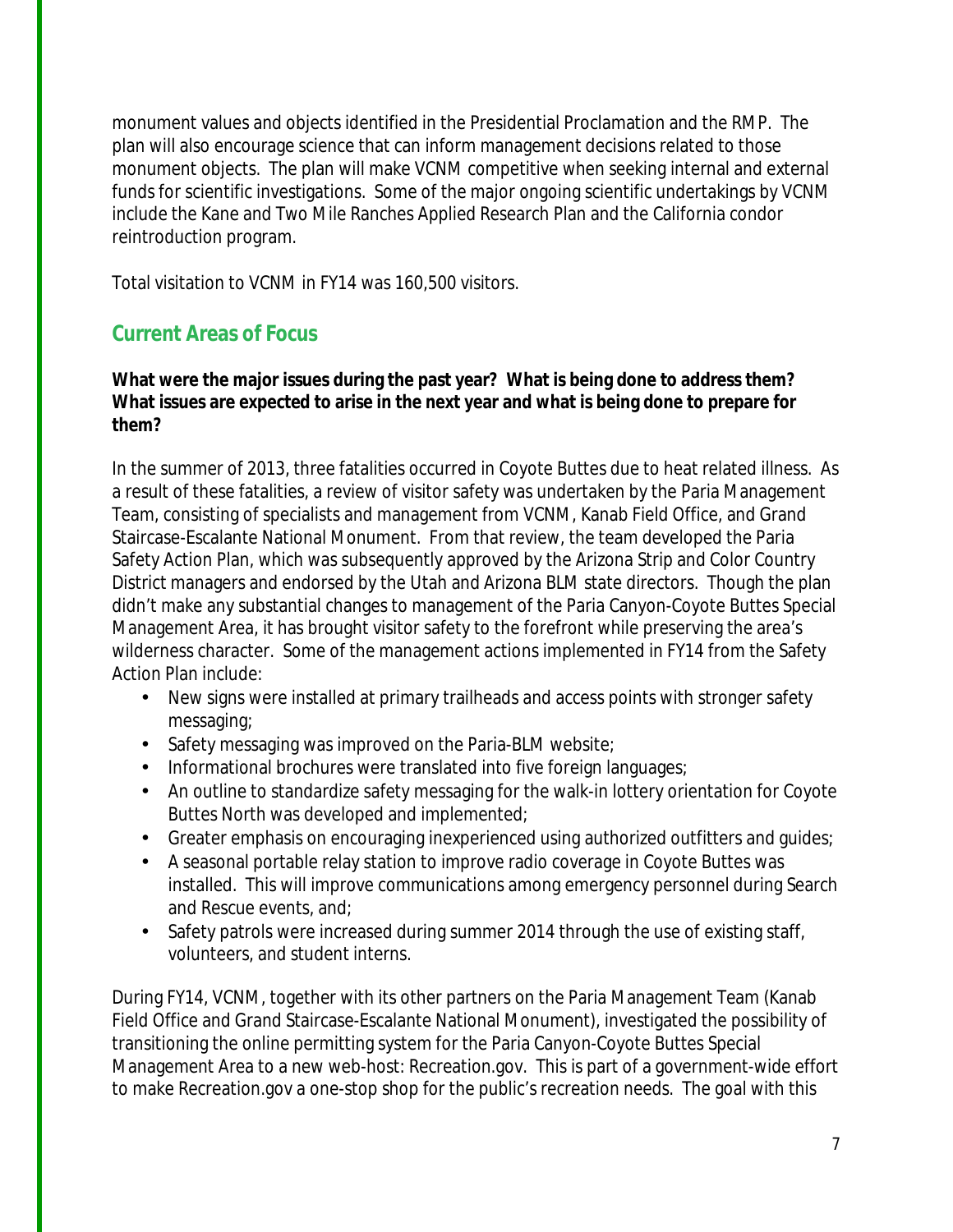transition is improve customer service and resolve internal inefficiencies with the current system. Efforts with this effort will continue through FY15 with a goal of implementation in FY16.

**Were there any significant disturbances during the past year? What was done to address these? (NOTE: Please do not include duplicative content from the following "Stressors" section.)**

No significant disturbances occurred on VCNM during FY14.

#### **Education, Outreach, and Interpretation**

**Describe the educational, outreach, and interpretation programs, projects, and work completed at the unit in the past fiscal year.** 

In April 2014, personnel from Vermilion Cliffs National Monument participated in a Wilderness 50<sup>th</sup> celebration in LaVerkin, Utah. The event was organized by the St. George Field Office and included participants from BLM, Forest Service, various non-profit groups, and other state and local agencies. The public was invited to attend the event which included interpretive talks, live music, and activities. Vermilion Cliffs' theme was wilderness safety and demonstrated the dangers of flash flooding with a flash flood model.

In 2013, staff from Vermilion Cliffs National Monument, Arizona Strip District, and Arizona BLM State Office developed a Junior Explorer Handbook Vermilion Cliffs National Monument. The handbook was printed and released in winter 2014. The handbook features interpretive information for children about monument objects, including California condors, cultural resources, wildlife, and wilderness resources and safety.

Friends of The Cliffs, VCNM's affiliated Friends group, continues to sponsor an Artist-in-Residence program. FoTC's first Artist-in-Residence, Sheila Kollasch from the Phoenix metro area, visited VCNM twice in FY14 to photograph and experience the monument. It is expected that her art will be on public display in FY15.

#### **Partnerships**

**Describe the partners or friends groups that collaborated with the unit in the past fiscal year. Briefly describe any significant partnerships between the unit and outside groups.** 

VCNM continues involvement with Arizona Game and Fish Department in the lead reduction program. Lead poisoning is the leading cause of mortality in California condors. This program consists of supplying hunters in northern Arizona with lead-free ammunition to use on their big game hunts in hunting units that include VCNM. The program is voluntary but shows participation rates close to what they are in states that ban lead ammunition (i.e. California).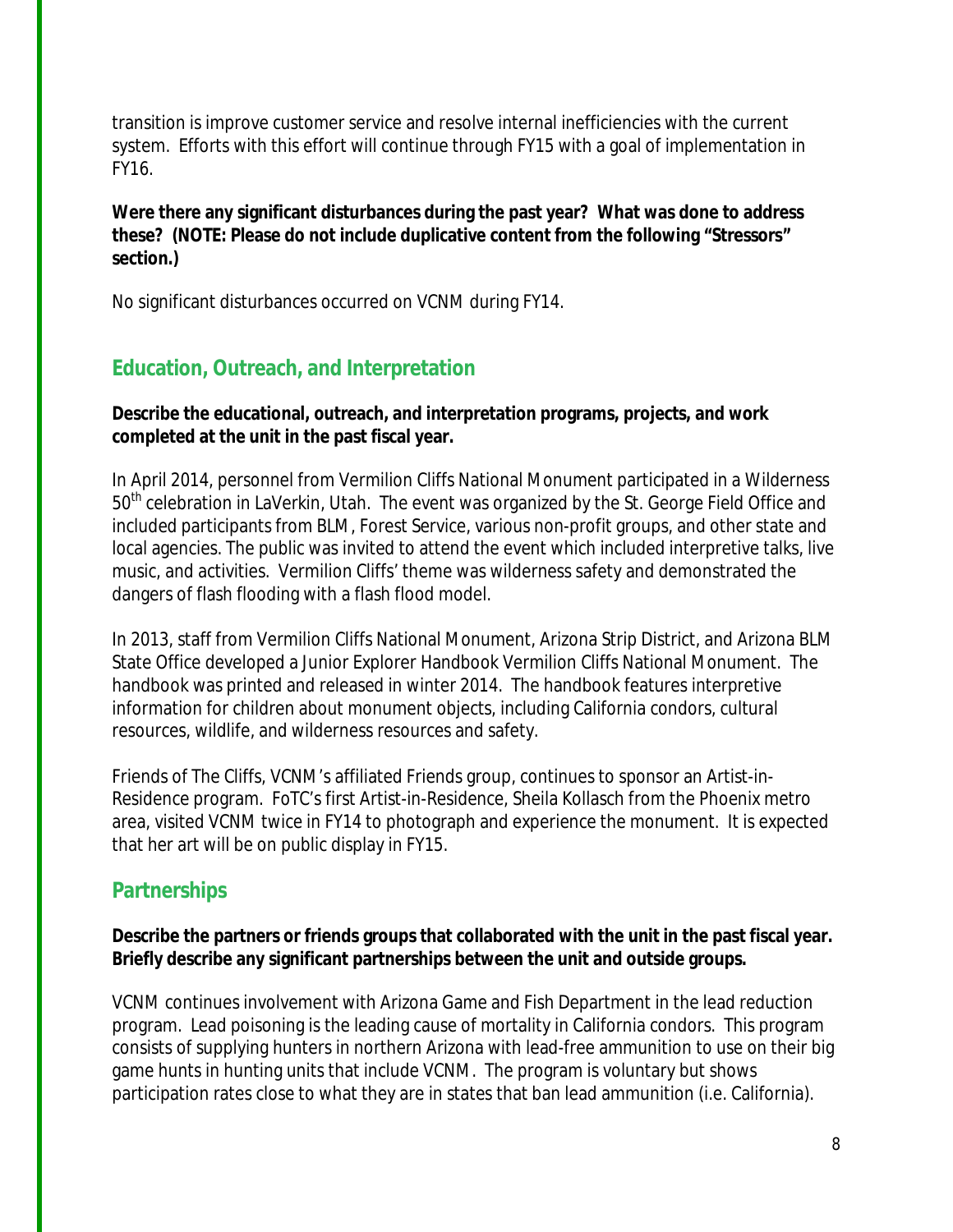The lead reduction program is critical to the success of the California condor recovery program. The BLM continues to contribute financially through an assistance agreement to help pay of the program. Utah Division of Wildlife Resources has a similar program.

The Peregrine Fund continues to manage the California condor reintroduction program. VCNM is home to the condor's release site, where The Peregrine Fund brings captive raised condors to be released into the wild. This partnership has existed since 1996 and has been a tremendous success. From a low point of 22 birds in 1982, The Peregrine Fund releases approximately 12- 15 birds annually into the wild. There are now over 70 free-flying condors in the Utah-Arizona area. Through an assistance agreement with The Peregrine Fund, BLM contributes funds to support this effort.

VCNM continues to enjoy a partnership with Grand Canyon Trust. From 2008-2012, Grand Canyon Trust organized volunteer groups to hike into Paria Canyon with hand tools and herbicide to treat several miles of the Paria River for invasive plant species, including tamarisk and Russian olive. During these trips, Grand Canyon Trust personnel and volunteer groups cut down trees, treated the stumps with herbicide, and then made slash piles. BLM fire personnel then hike into the Canyon and burn the piles. In 2013, Grand Canyon Trust began monitoring the treatments to determine their effectiveness, impact on the riparian corridor, and to prioritize future management actions. FY2014 was the last year Grand Canyon Trust monitored their plots. From the results of their research and monitoring, VCNM can decide what future management actions would be appropriate and effective to manage invasive species in Paria Canyon.

Friends of The Cliffs (FoTC) became the official "Friends" group for VCNM in FY12 and continue a strong relationship with VCNM. FoTC has proven to be an invaluable partner with the BLM and VCNM. They coordinated activities for VCNM's Public Lands Day. In FY14, they were also successful in securing funding through an NLCS research grant to study bats, migratory birds, and raptors on the Paria Plateau for the second year in a row. They also completed the VCNM Flora project which was also funded with an NLCS research grant. Both the flora and bird research projects were accomplished jointly with volunteers and staff from Grand Canyon Trust. In FY14, FoTC implemented an Artist-in-Residence program with BLM support.

The Dixie Arizona Strip Interpretive Association (DASIA) continues to provide valuable services for VCNM and the public that wants to experience VCNM. In FY14, DASIA supported a full time employee stationed at the Paria Contact Station. This employee is a critical point of contact for the public entering into the Paria Canyon-Vermilion Cliffs Wilderness. They disseminate information on current conditions, discuss wilderness safety and ethic, discuss local rules, distribute hiking permits, etc. DASIA volunteers also contribute many hours to answering questions from the public at the St. George Interagency Visitor Center and in helping with hiking permit mailings.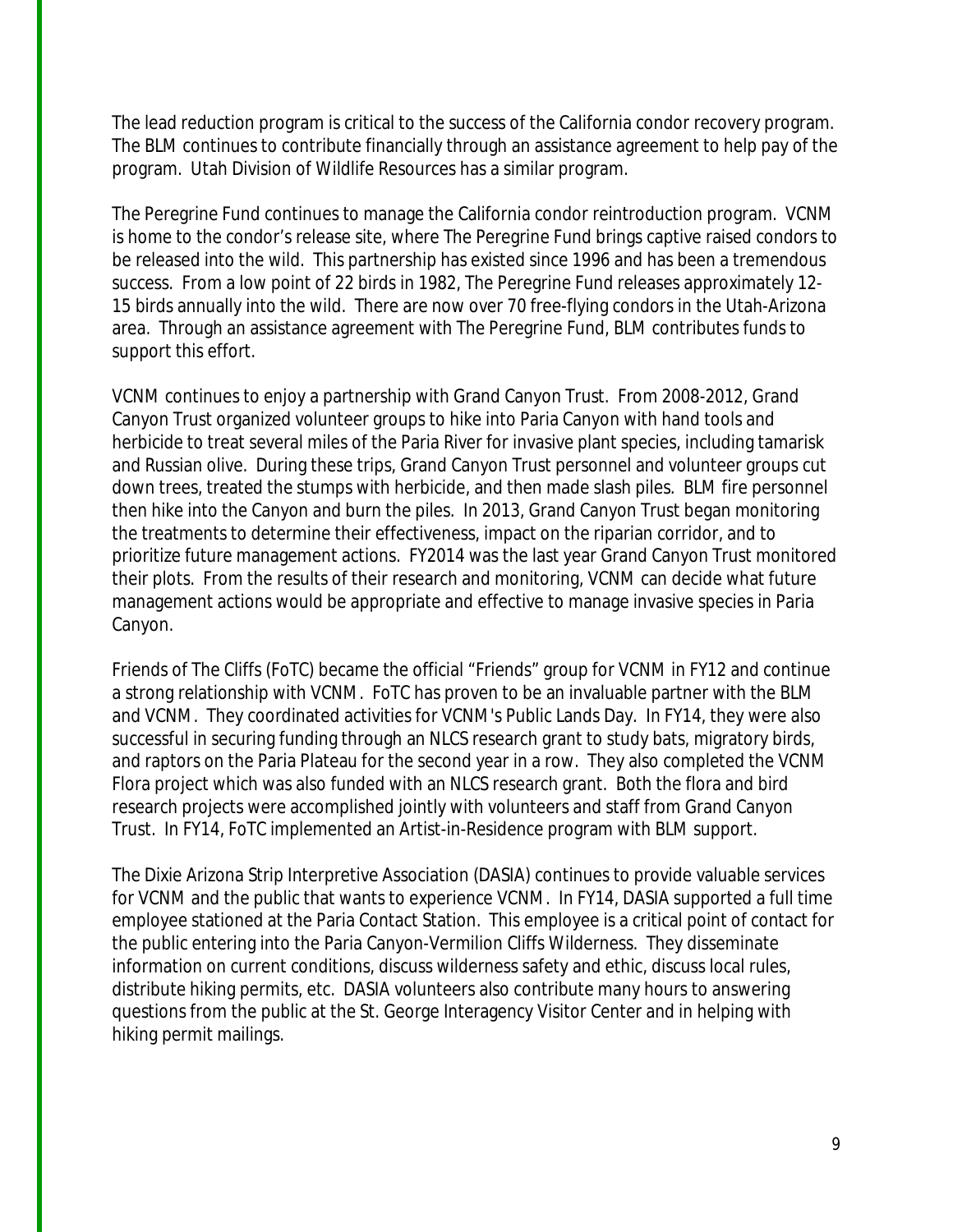#### **Volunteers**

**Briefly describe the status or any major accomplishments of the unit's volunteer program. Include an estimate of the total number of volunteer hours at the unit.**

VCNM's partners continue to effectively recruit and manage volunteers that do a tremendous amount of work on and for the monument. Friends of The Cliffs volunteers contributed 130 hours at National Public Lands Day and 70 hours to work on VCNM

Grand Canyon Trust volunteers contributed over 950 hours to work on the monument. This included flora inventories, bat stations maintenance, and monitoring riparian resources in Paria Canyon.

Arizona Site Stewards spent approximately 406 hours monitoring archaeological sites on VCNM.

Volunteer projects managed by VCNM staff include the following: safety patrols at Coyote Buttes North (255 hours), monitoring route conditions and wilderness boundaries in the Ferry Swale area (56 hours), travel management (i.e. sign placement and maintenance; 140 hours), and Paria Canyon clean-up (80 hours).

Total volunteer hours contributed to the monument in FY14 were 1719.

#### **Land (or Interests in Land) Acquisitions**

**Include information on any land, title, covenant, or easement acquisitions from the fiscal year, if any have taken place. If not, enter "N/A."**

N/A

## Science 4

#### **Science**

**Include current science projects (name, description, key words, principal investigator, project status, BLM's contributed funds [if any]), future science opportunities, and status of unit's Science Plan.**

The VCNM Science Plan was finalized in FY14. The final plan outlines on-going and future science opportunities.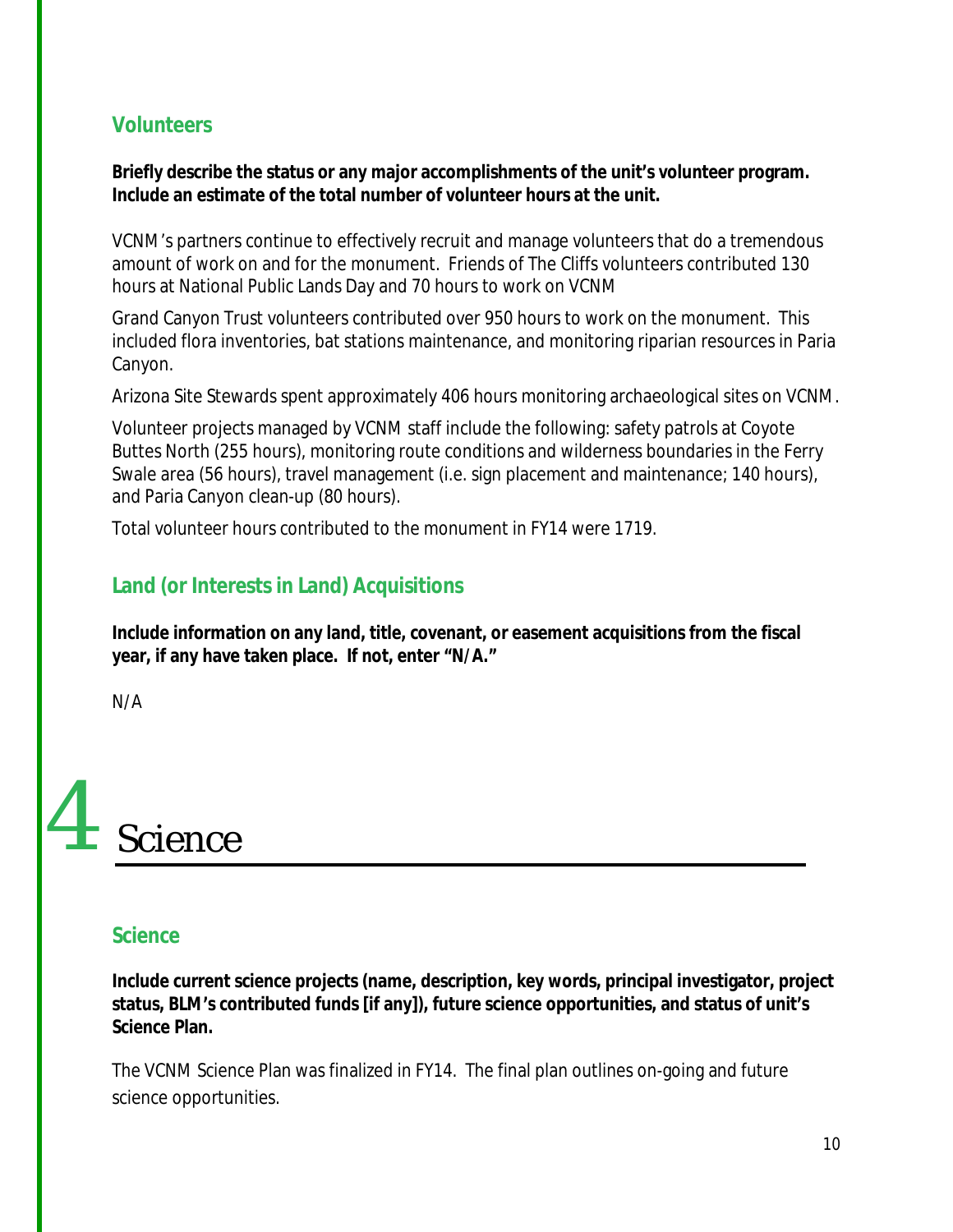The Kane and Two Mile Ranch Research and Stewardship Partnership continues to be active in their research efforts. Implementation of elements of the Partnership's Research Design Plan in ongoing.

VCNM currently has several ongoing scientific efforts. Friends of The Cliffs, for the second year in a row, received an NLCS research grant (\$25,000) to conduct bat, migratory bird, and raptor surveys on the monument. These surveys began in 2013 and continued in 2014. A report of findings will be made available to the BLM in 2015.

Montana State University continued their surveys in Paria Canyon for Mexican spotted owl. No owls were found but habitat was found to be adequate for the owl.

Geologic studies of Navajo sandstone continue in VCNM with particular attention to the Coyote Buttes area. Dr. Gerald Bryant of Dixie State University continues his study in soft-sediment deformation and dune collapse in Navajo sandstone. He plans to present a poster of his research at The Geological Society of America annual meetings in fall of 2014 in Vancouver.

Arizona Game and Fish Department, in partnership with US Fish and Wildlife Service, continues to monitor a transplanted northern leopard frog population in Soap Creek Tank #2 on VCNM. The frogs were introduced there in 2011. The population was again monitored in 2014. To date, monitoring efforts indicate that the introduction has been successful though future maintenance of the pond structure may be needed.

The Peregrine Fund and Arizona Game and Fish Department continue to study California condor mortality causes and methods to decrease human-caused mortality. Lead ingestion and poisoning continues to be the leading cause of condor mortality. The effectiveness of volunteer lead reduction programs is also being studied.

## Resources, Objects, Values, and Stressors

5

**The "resources, objects, and values" (ROVs) in this section should be those identified in the designating authority of the unit. Where applicable, please replace "acres" with "miles" for linear features like trails and rivers.**

**Note: The BLM NM&NCA Performance Measure calls for the inventory, assessment, and monitoring of each unit's resources, objects, and values. Please name each ROV listed in the designating authority of the NM&NCA you manage, include total acres in the unit, total acres inventoried for the presence of each ROV since designation, total acres where that ROV**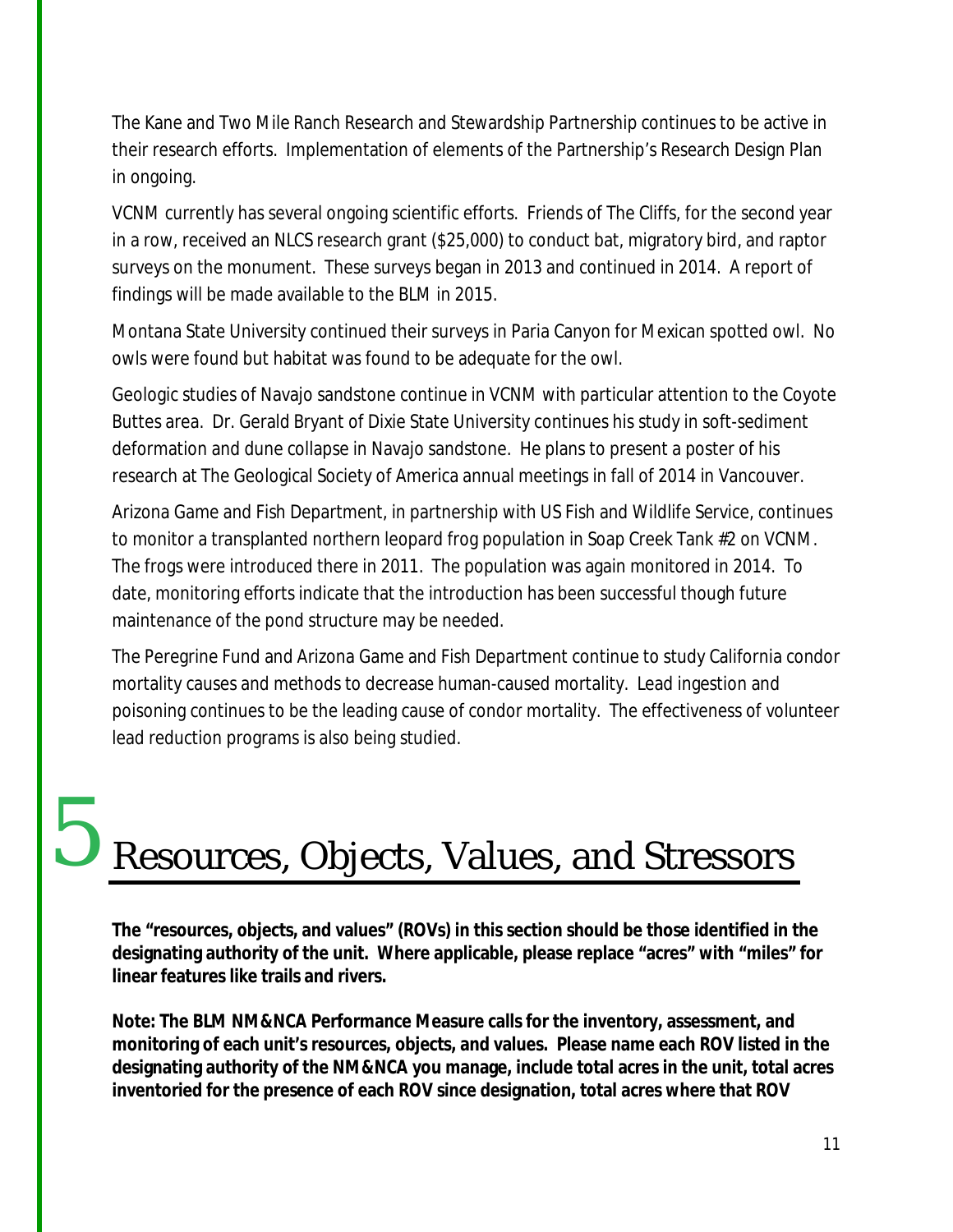**occurs on the unit, and how many acres of that ROV were monitored this past fiscal year.**

#### **Geology**

#### **Describe the resource, object, or value.**

Sandstone slick rock, rolling plateaus, and brilliant cliffs with arches, amphitheaters, and massive walls.

#### **Status and Trend Table**

| Status of Resource, Object, or Value | <b>Trend</b> |
|--------------------------------------|--------------|
| Good                                 | Stable       |

#### **Inventory, Assessment, Monitoring Table**

|         |         |         | Acres in Unit   Acres Inventoried   Acres Possessing Object   Acres Monitored in FY14 |
|---------|---------|---------|---------------------------------------------------------------------------------------|
| 279,566 | 279,566 | 279,566 | 279,566                                                                               |

#### **Stressors Affecting Geology**

**Please describe the stressors (e.g. climate change, vehicle traffic, invasive species, fire, etc.) that are currently affecting the resource, object, or value described above.**

No known stressors are affecting this object

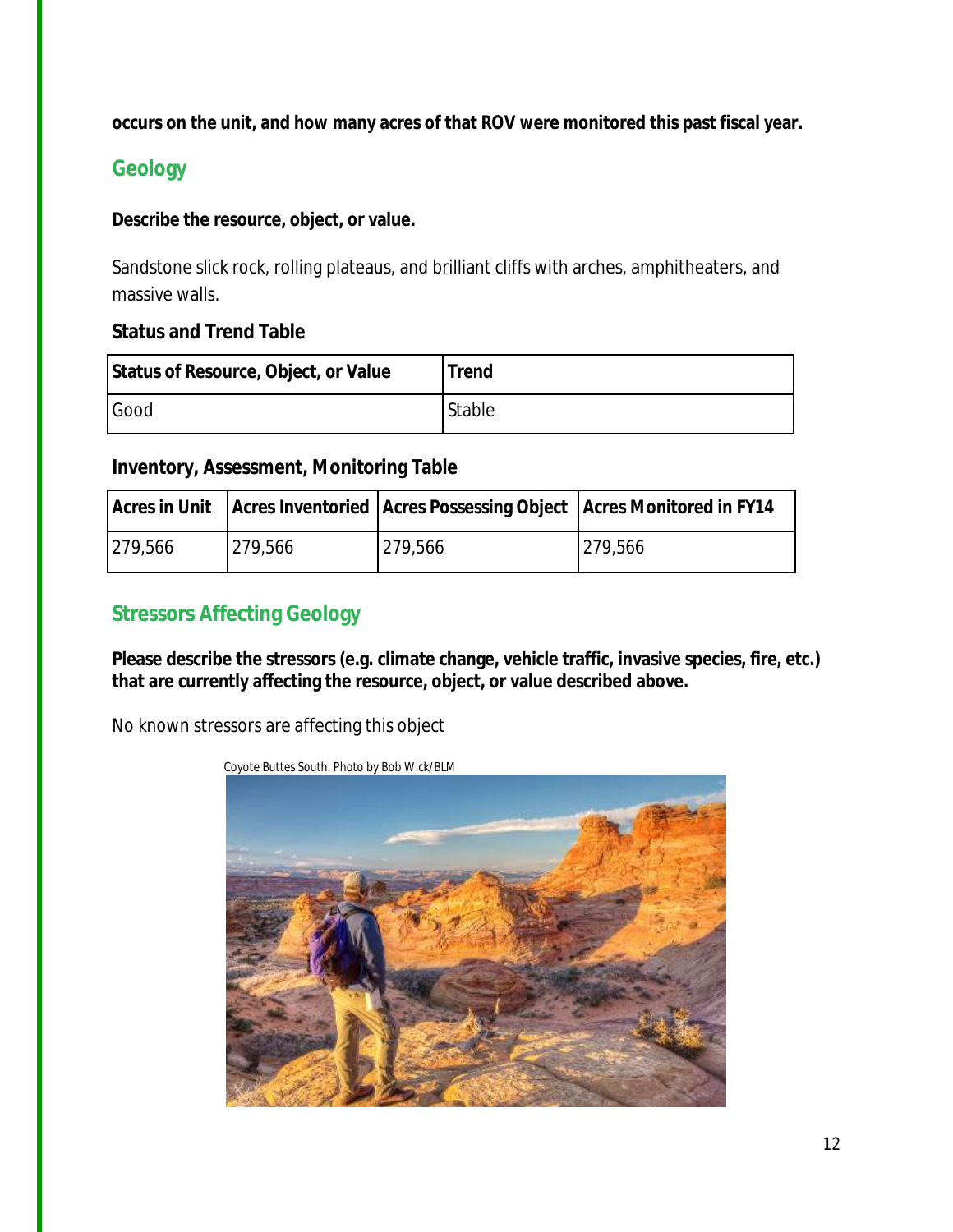#### **Cultural and Historic Resources**

#### **Describe the resource, object, or value.**

Archaeological evidence displaying a long and rich human history spanning more than 12,000 years. Historic resources, including evidence of early European exploration, ranches, homesteads, mines, and roads.

#### **Status and Trend Table**

| Status of Resource, Object, or Value | <b>Trend</b> |
|--------------------------------------|--------------|
| Good                                 | Stable       |

#### **Inventory, Assessment, Monitoring Table**

|         |     | Acres in Unit   Acres Inventoried   Acres Possessing Object   Acres Monitored in FY14 |                    |
|---------|-----|---------------------------------------------------------------------------------------|--------------------|
| 279,566 | 381 | 279,566                                                                               | 51 sites monitored |
|         |     |                                                                                       |                    |

#### **Stressors Affecting Cultural and Historic Resources**

**Please describe the stressors (e.g. climate change, vehicle traffic, invasive species, fire, etc.) that are currently affecting the resource, object, or value described above.** 

Stressors include illegal excavating, collecting, and vandalizing, off-route motorized vehicle use, and natural deterioration due to erosion and weathering.

The Maze Rock Art Site

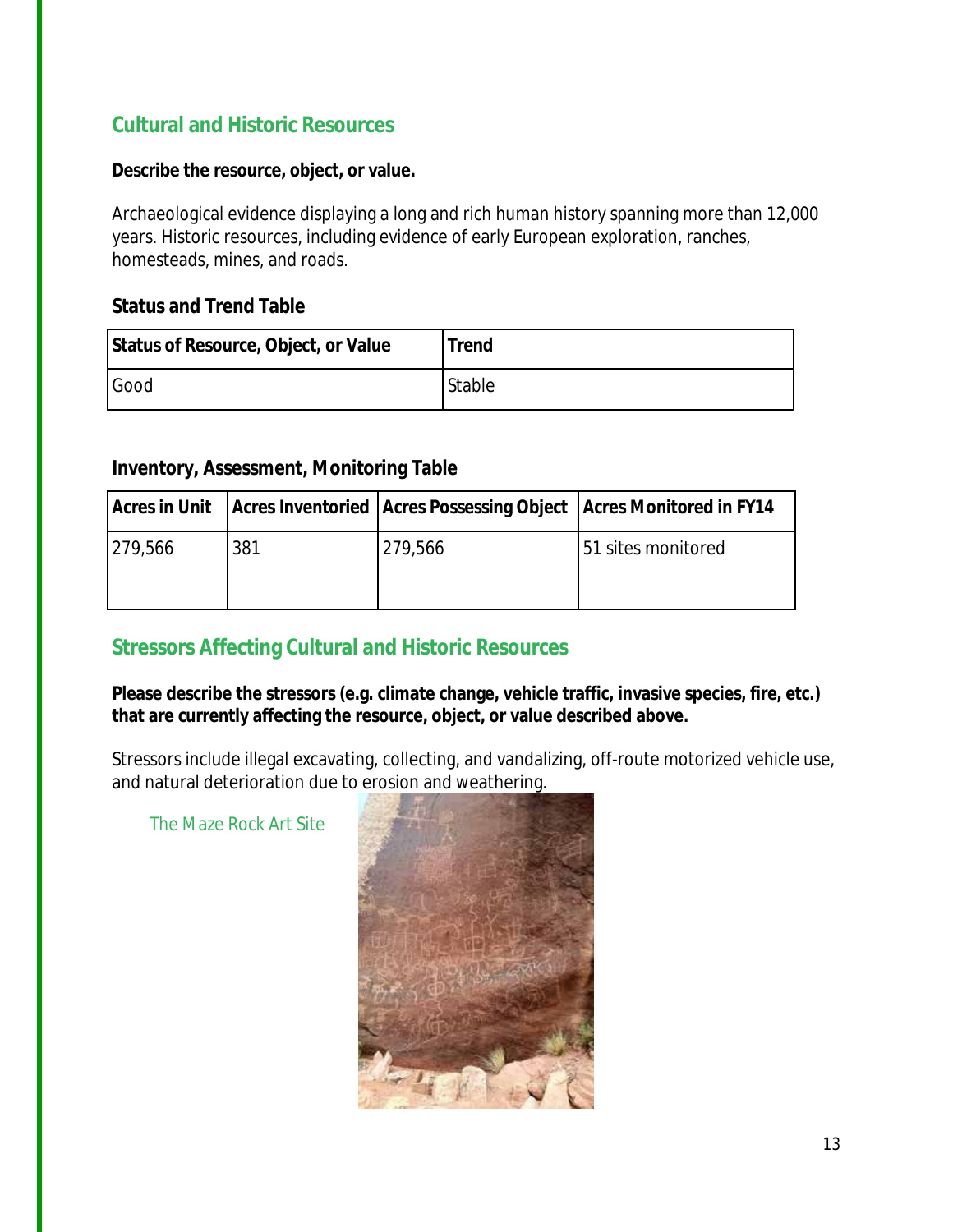#### **Wilderness**

#### **Describe the resource, object, or value.**

The Paria Canyon-Vermilion Cliffs Wilderness is a remote and unspoiled landscape with limited travel corridors along the Utah-Arizona border. A majority of the wilderness lies within Vermilion Cliffs National Monument.

#### **Status and Trend Table**

| Status of Resource, Object, or Value | <b>Trend</b> |
|--------------------------------------|--------------|
| Good                                 | Stable       |

#### **Inventory, Assessment, Monitoring Table**

|         |        |        | Acres in Unit   Acres Inventoried   Acres Possessing Object   Acres Monitored in FY14 |
|---------|--------|--------|---------------------------------------------------------------------------------------|
| 279,566 | 89,598 | 89,598 | 89,598                                                                                |

#### **Stressors Affecting Wilderness**

**Please describe the stressors (e.g. climate change, vehicle traffic, invasive species, fire, etc.) that are currently affecting the resource, object, or value described above.** 

Stressors include invasive species along the Paria River riparian corridor, including Russian olive and tamarisk. Illegal incursions into the designated wilderness by off-road vehicles can be an issue.



Paria Canyon; photo by Bob Wick/BLM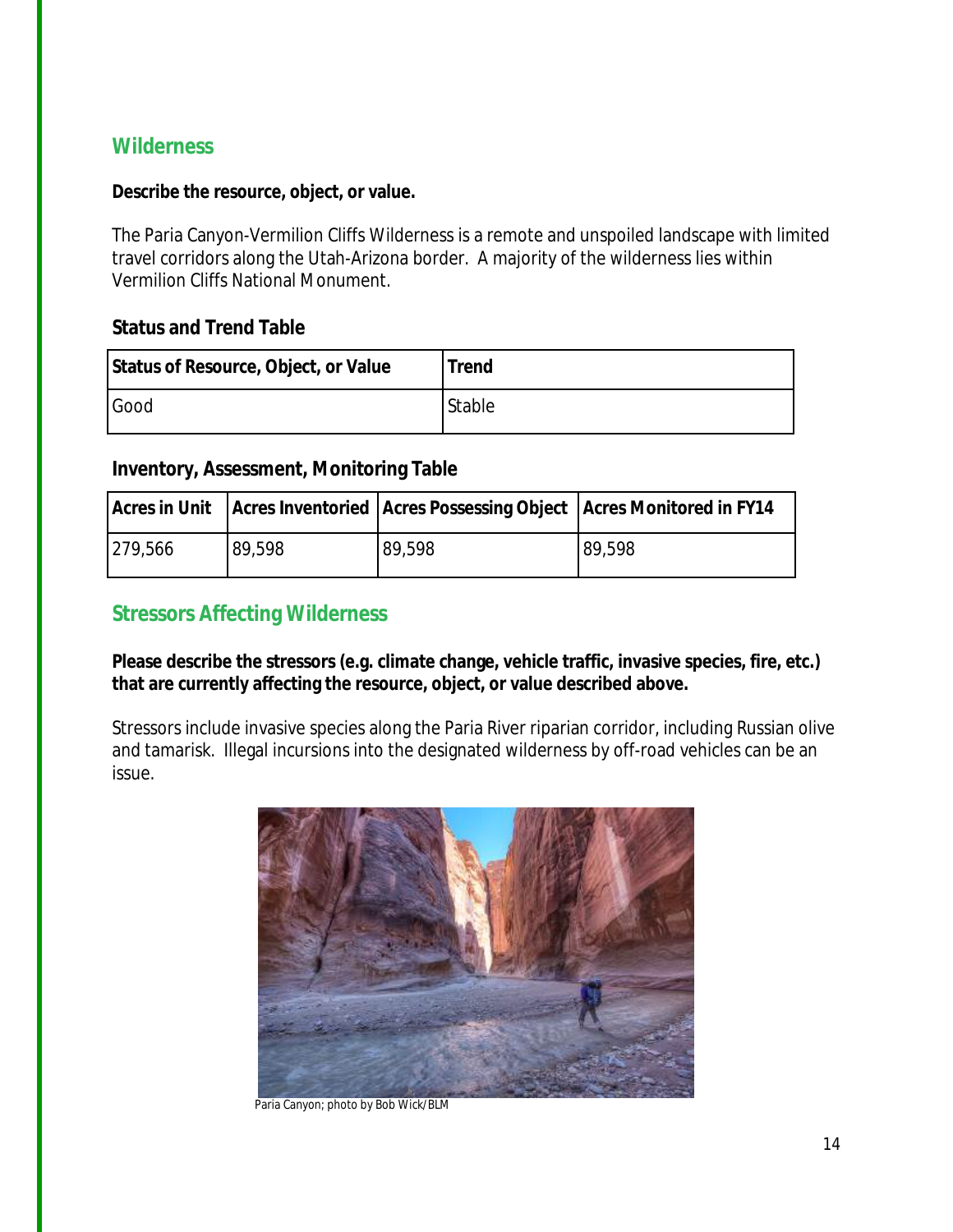#### **Vegetation**

#### **Describe the resource, object, or value.**

Cold desert flora and warm desert grassland.

#### **Status and Trend Table**

| Status of Resource, Object, or Value | <b>Trend</b> |
|--------------------------------------|--------------|
| Good                                 | Stable       |

#### **Inventory, Assessment, Monitoring Table**

|         |         | Acres in Unit   Acres Inventoried   Acres Possessing Object   Acres Monitored in FY14 |         |
|---------|---------|---------------------------------------------------------------------------------------|---------|
| 279,566 | 279,566 | 1279,566                                                                              | 186,082 |

#### **Stressors Affecting Vegetation**

**Please describe the stressors (e.g. climate change, vehicle traffic, invasive species, fire, etc.) that are currently affecting the resource, object, or value described above.** 

Stressors to vegetation include climate change though it is difficult to know what those impacts will be and the degree to which it will impact monument vegetation. Visitor impacts including dispersed camping and illegal off-route vehicle use.



View of Vermilion Cliffs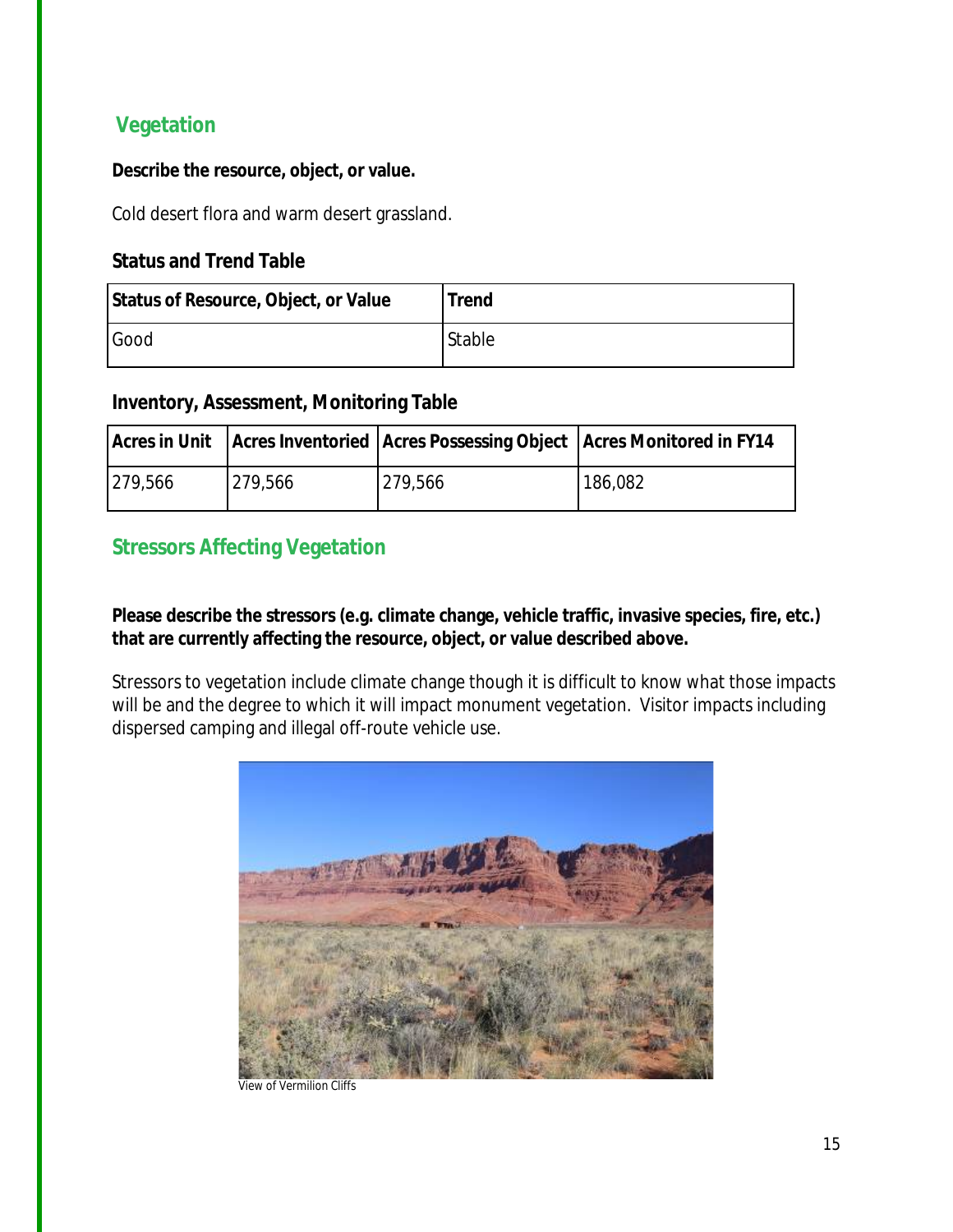#### **Wildlife**

#### **Describe the resource, object, or value.**

Includes California condors, bighorn sheep, pronghorn antelope, mountain lions, raptors, fish, etc.

#### **Status and Trend Table (California condor)**

| Status of Resource, Object, or Value | <b>Trend</b> |
|--------------------------------------|--------------|
| Fair                                 | Stable       |

#### **Inventory, Assessment, Monitoring Table**

|         |         |         | Acres in Unit   Acres Inventoried   Acres Possessing Object   Acres Monitored in FY14 |
|---------|---------|---------|---------------------------------------------------------------------------------------|
| 279,566 | 279,566 | 279,566 | 279,566                                                                               |



California condor; Photo by Bob Wick/BLM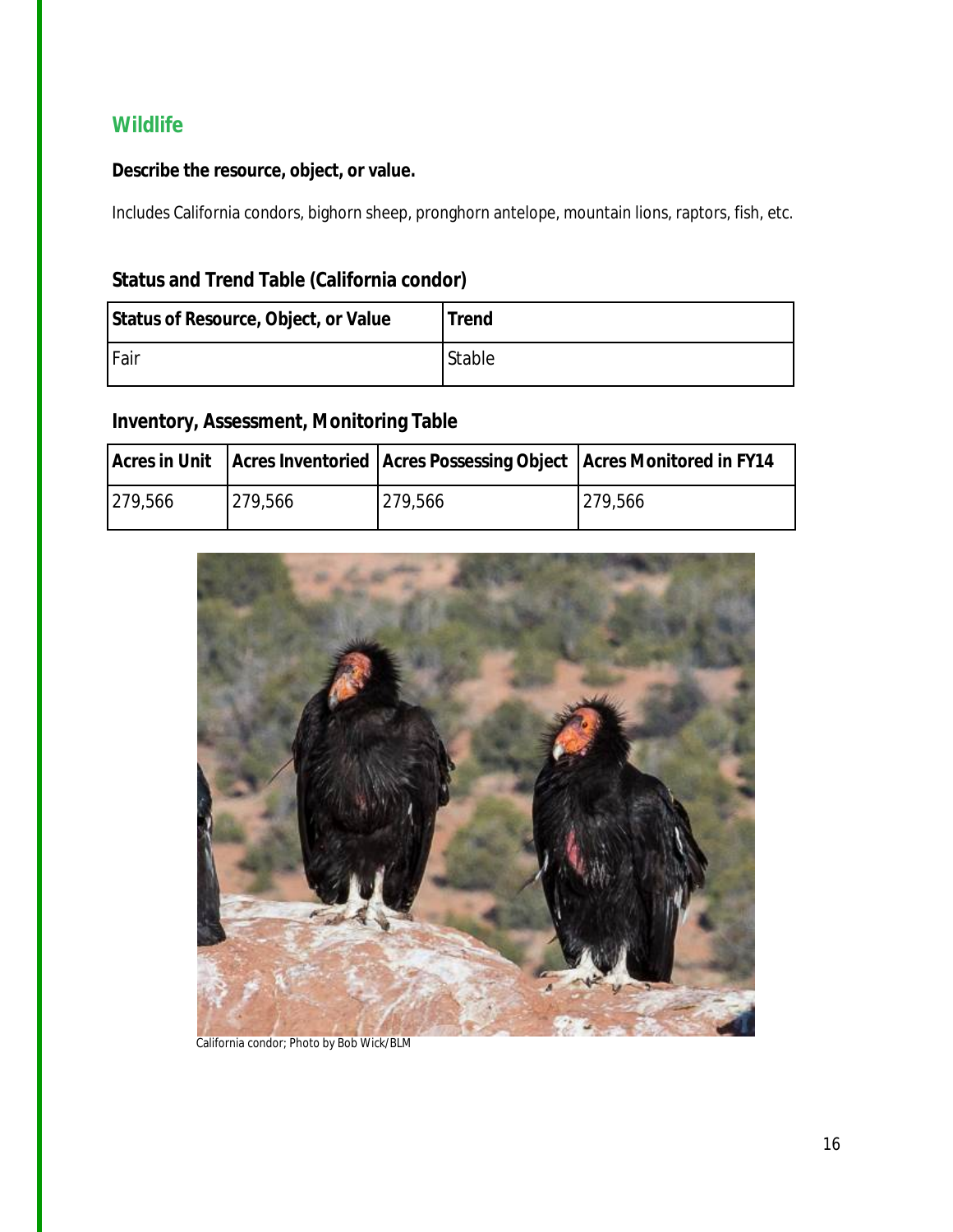### **Status and Trend Table (Bighorn Sheep)**

| Status of Resource, Object, or Value | <b>Trend</b> |
|--------------------------------------|--------------|
| Good                                 | Stable       |

### **Inventory, Assessment, Monitoring Table**

| <b>Acres in Unit</b> |        | Acres Inventoried   Acres Possessing Object   Acres Monitored in FY14 |                                                               |
|----------------------|--------|-----------------------------------------------------------------------|---------------------------------------------------------------|
| 279,566              | 58,275 | 58,275                                                                | 58,275 (last surveyed in<br>2011, no surveys done in<br>FY14) |

#### **Status and Trend Table (Mountain Lion)**

| Status of Resource, Object, or Value | <b>Trend</b> |
|--------------------------------------|--------------|
| <b>IFair</b>                         | Stable       |

#### **Inventory, Assessment, Monitoring Table**

|         |                    | Acres in Unit   Acres Inventoried   Acres Possessing Object   Acres Monitored in FY14 |
|---------|--------------------|---------------------------------------------------------------------------------------|
| 279,566 | 243,300 (estimate) |                                                                                       |



Mountain Lion in Paria Canyon-Vermilion Cliffs Wilderness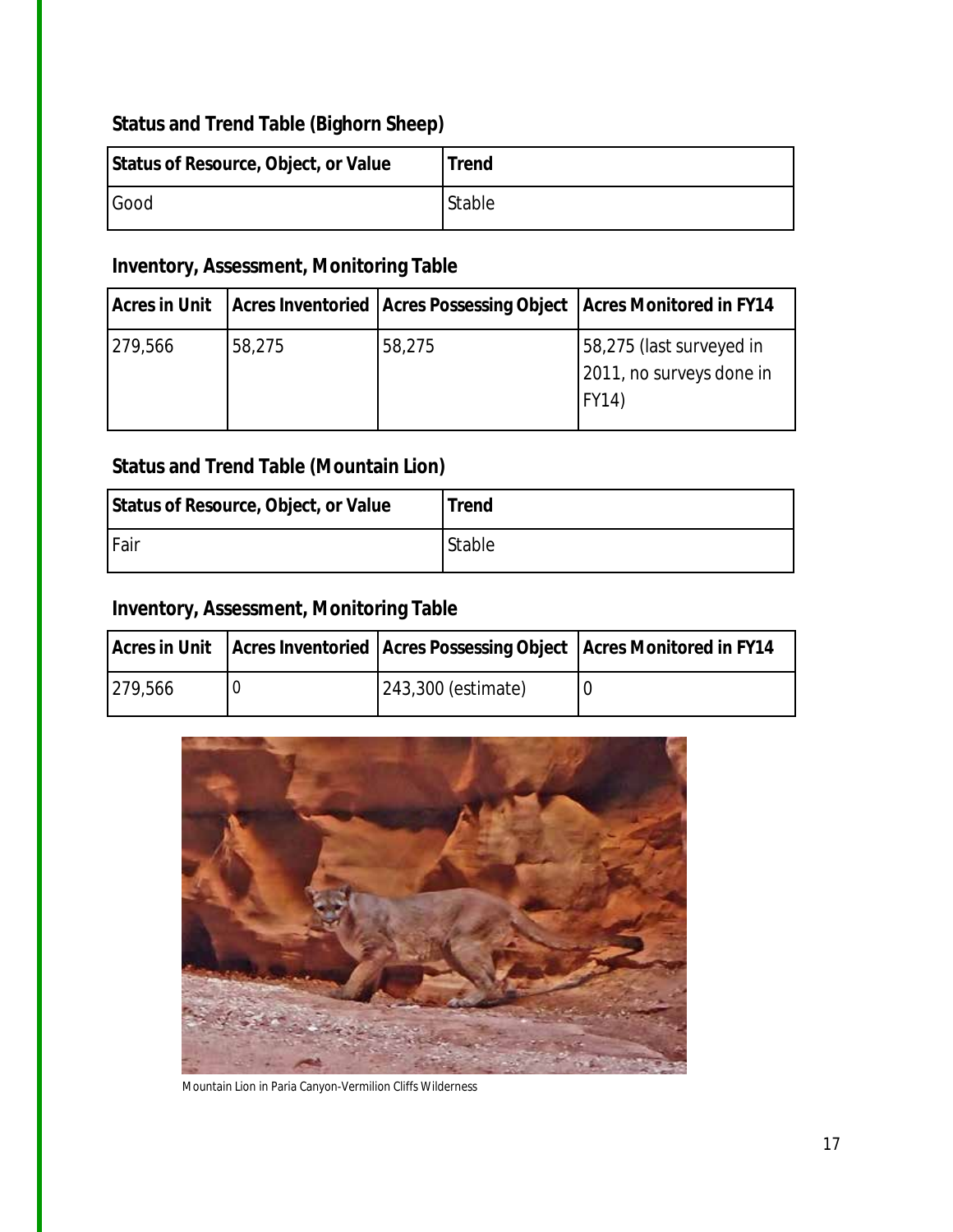#### **Status and Trend Table (Pronghorn Antelope)**

| Status of Resource, Object, or Value | <b>Trend</b> |
|--------------------------------------|--------------|
| Fair                                 | Stable       |

#### **Inventory, Assessment, Monitoring Table**

|         |        |        | Acres in Unit   Acres Inventoried   Acres Possessing Object   Acres Monitored in FY14 |
|---------|--------|--------|---------------------------------------------------------------------------------------|
| 279,566 | 11,900 | 11,900 | 11,900                                                                                |

#### **Status and Trend Table (Raptors)**

| Status of Resource, Object, or Value | <b>Trend</b>                     |
|--------------------------------------|----------------------------------|
| Good                                 | Stable to Up (species dependent) |

#### **Inventory, Assessment, Monitoring Table**

|         |        |         | Acres in Unit   Acres Inventoried   Acres Possessing Object   Acres Monitored in FY14 |
|---------|--------|---------|---------------------------------------------------------------------------------------|
| 279,566 | 18,024 | 279.566 |                                                                                       |

#### **Status and Trend Table (Fish)**

| Status of Resource, Object, or Value | <b>Trend</b> |
|--------------------------------------|--------------|
| <b>Fair</b>                          | Stable       |

#### **Inventory, Assessment, Monitoring Table**

|         |        | Acres in Unit   Acres Inventoried   Acres Possessing Object   Acres Monitored in FY14 |
|---------|--------|---------------------------------------------------------------------------------------|
| 279,566 | 11,900 |                                                                                       |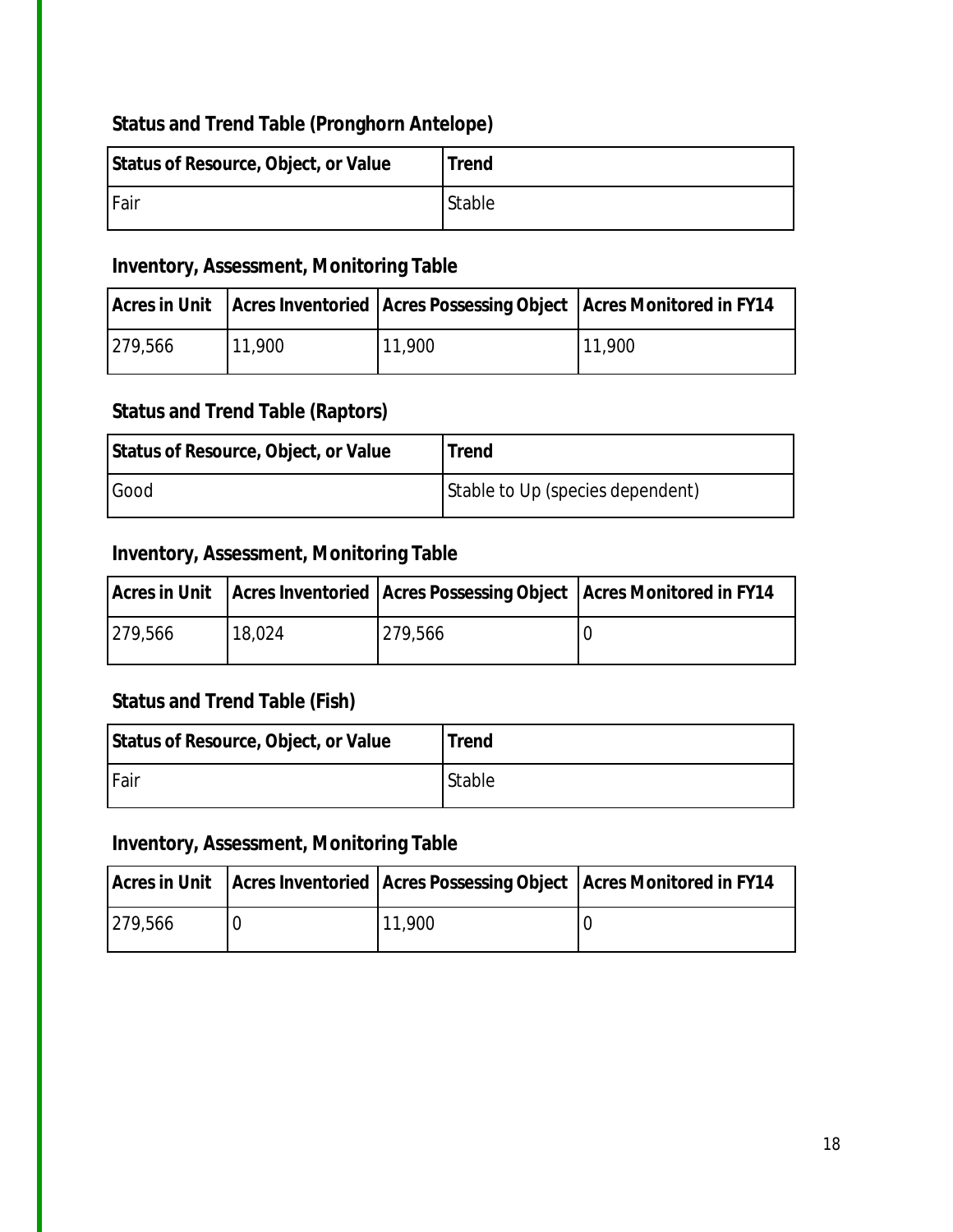#### **Stressors Affecting Wildlife**

**Please describe the stressors (e.g. climate change, vehicle traffic, invasive species, fire, etc.) that are currently affecting the resource, object, or value described above.** 

California condor: Lead poisoning.

Bighorn Sheep: Lack of permanent water sources.

Mountain Lion: Lack of permanent water sources.

Pronghorn antelope: impassable fences, vehicular traffic on Highway 89A, lack of permanent water sources.

Raptors: Lead poisoning for golden eagles

Fish: Flash flooding, high water temperatures.

#### **Paria River**

**Describe the resource, object, or value.** 

The *Paria River* and widely scattered ephemeral water sources and springs.

#### **Status and Trend Table**

| Status of Resource, Object, or Value | <b>Trend</b> |
|--------------------------------------|--------------|
| Fair                                 | Stable to Up |

#### **Inventory, Assessment, Monitoring Table**

|         |    |    | Acres in Unit   Acres Inventoried   Acres Possessing Object   Acres Monitored in FY14 |
|---------|----|----|---------------------------------------------------------------------------------------|
| 279,566 | 33 | 33 |                                                                                       |

#### **Stressors Affecting Paria River**

**Please describe the stressors (e.g. climate change, vehicle traffic, invasive species, fire, etc.) that are currently affecting the resource, object, or value described above.** 

Stressors to the Paria River include invasive species such as tamarisk and Russian olive.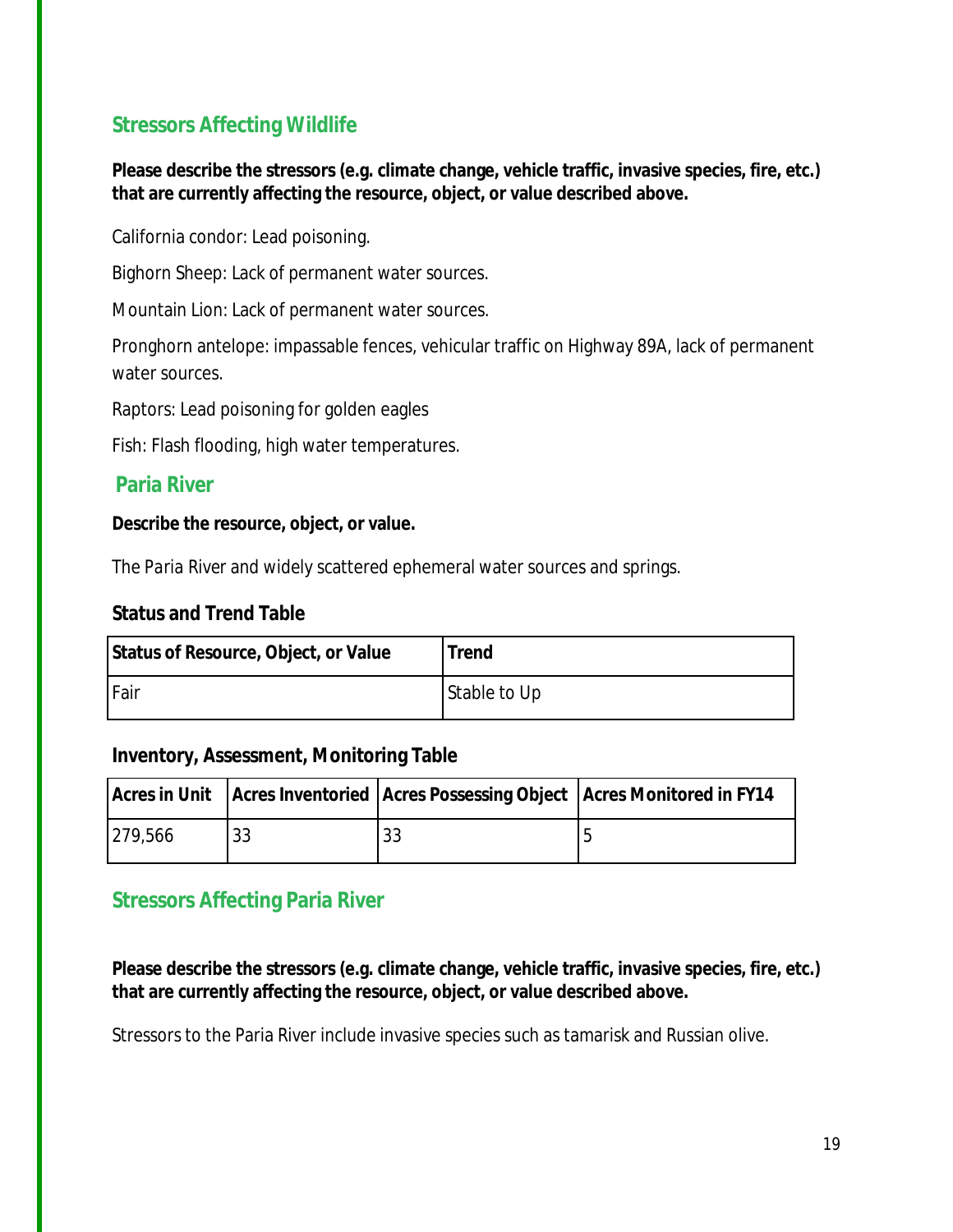Summary of Performance Measure 6

**Please provide a brief qualitative summary of the status of ROVs listed in the previous section. This summary and the below table are intended to provide a simple overview of the prior section—no additional information is being requested here.**

Overall, monument resources, objects, or values are in fair to good condition with a stable or upward trend. There were no major disturbances on VCNM in FY14 to negatively impact these values.

| Summary Table*                              |               |              |  |  |
|---------------------------------------------|---------------|--------------|--|--|
| Resource, Object, or Value                  | <b>Status</b> | <b>Trend</b> |  |  |
| Geology                                     | Good          | Stable       |  |  |
| <b>Cultural and historical</b><br>resources | Good          | Stable       |  |  |
| <b>Wilderness</b>                           | Good          | Stable       |  |  |
| Vegetation                                  | Good          | Stable       |  |  |
| Wildlife                                    | Fair-Good     | Stable-Up    |  |  |
| Wildlife                                    | Fair-Good     | Stable-Up    |  |  |
| Paria River                                 | Fair          | Stable-Up    |  |  |

\*This table is a synthesis of the individual object/value status tables in the "Objects, Values, and Stressors" section.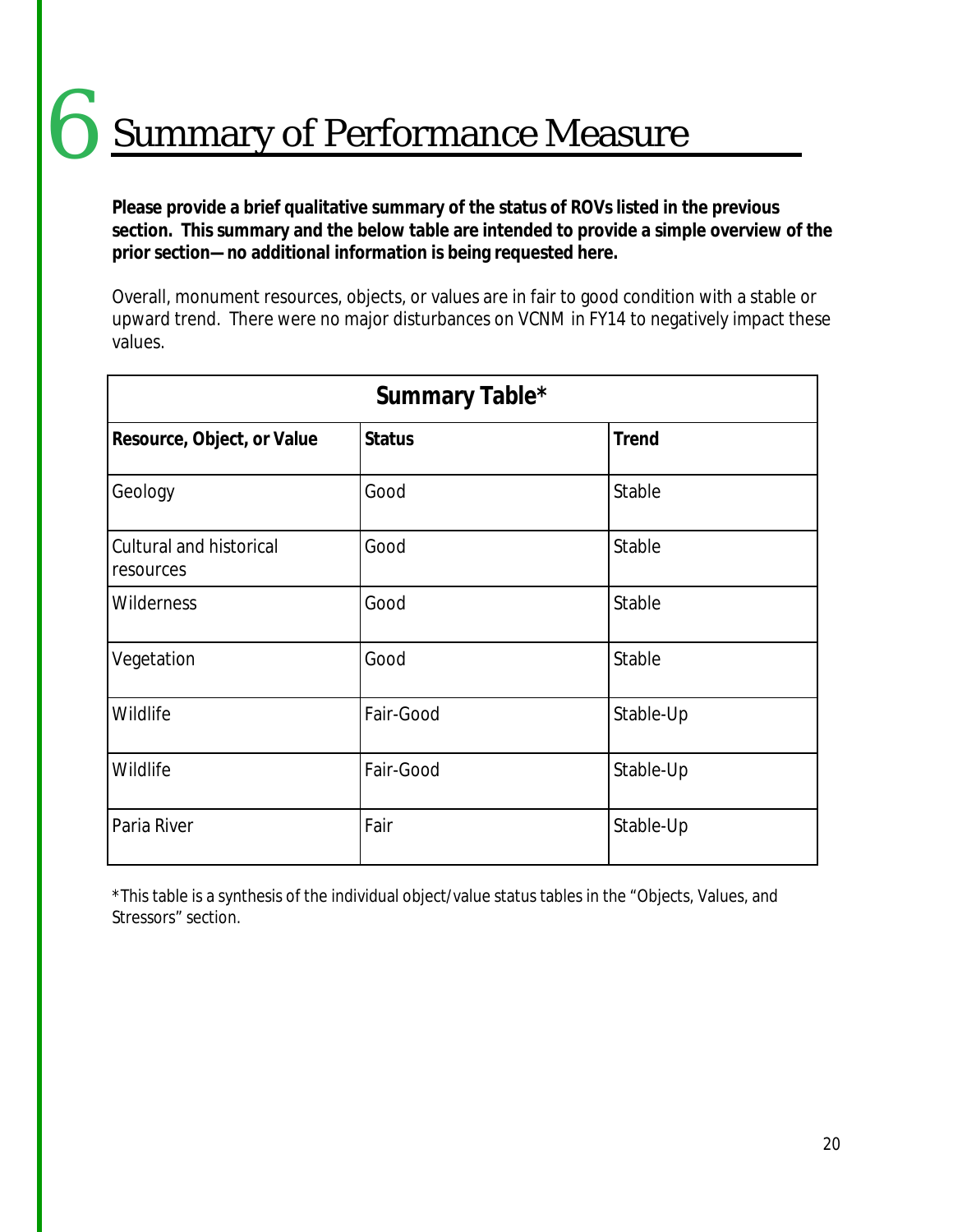## Manager's Letter

7

**Please include any information you feel is important and was not covered in other sections of this report. Also, please describe any opportunities in the upcoming year you would like to make known. For example, if the unit will be looking to restore a particular resource or area in the coming year, or will be applying for specific (non-BLM) funding sources like grants, these items could be discussed here.**

VCNM had some important milestones in FY14 to move its programs forward. These included finishing the monument's Science Plan and Paria Canyon-Coyote Buttes Wilderness Baseline Monitoring Report. Visitor safety and safety messaging was improved. The Artist-in-Residence program, sponsored by Friends of The Cliffs, continues to be developed and grow. The Arizona Strip District received state grant monies and VCNM was able to employ two summer seasonal employees to do aid in travel and recreation management.

This momentum will carry through FY15. It is expected that the Friends of The Cliffs' Artist-in-Residence will present her products to the public. Youth will be employed again on VCNM through Southern Utah University's Intergovernmental Internship Cooperative. Through a BLM research grant and in cooperation with Grand Staircase-Escalante National Monument, Colorado Mesa University will be conducting Recreation Experience Baseline Study in the House Rock Valley Road recreation corridor. This study will yield information to help BLM determine visitor expectations of their recreational experience in VCNM and provide insight into visitor use limits in the Paria Canyon-Coyote Buttes Special Management Area.

One important project that will move VCNM recreation program forward in FY15 is the Paria Canyon-Coyote Buttes Special Management Area (SMA) Business Plan. This plan will analyze current recreation management and potential adjustment of recreation fees in the SMA. The Business Plan will also disclose potential changes to how permits on delivered online (i.e. Recreation.gov). The goal of these proposed changes is to improve efficiency with administration of the SMA, and improve customer service and safety.